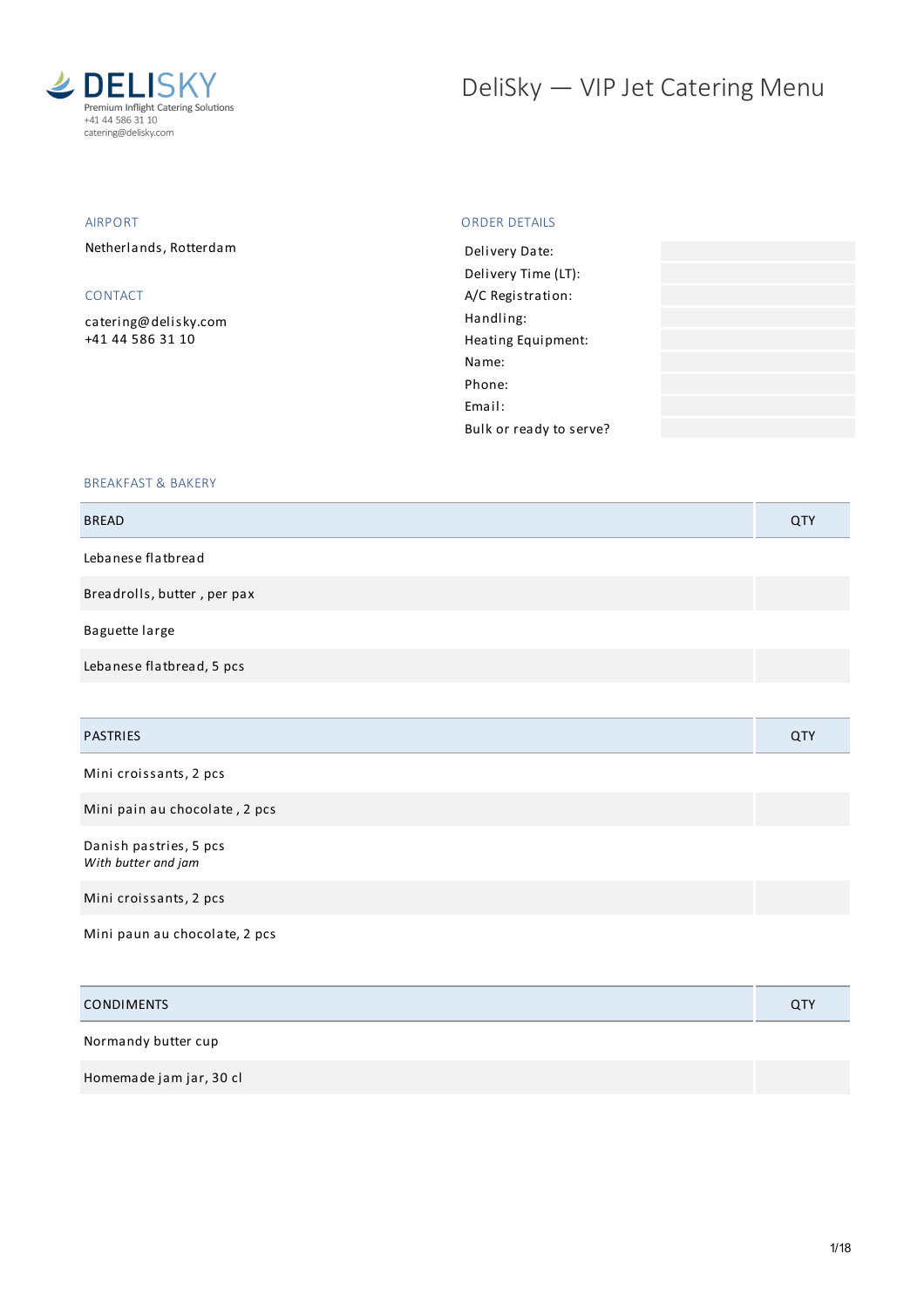| <b>YOGHURTS</b>                          | <b>QTY</b> |
|------------------------------------------|------------|
| Fresh plain yoghurt in glass jar, 210ml  |            |
| Fresh fruit yoghurt in glass jar, 220 ml |            |
| Granola, yoghurt & berries in glass      |            |
|                                          |            |
| CEREALS                                  | <b>QTY</b> |
| Chia seed pudding, in glass              |            |
|                                          |            |
| <b>BLINIS &amp; PANCAKES</b>             | <b>QTY</b> |
| Mini pancakes, 6 pcs                     |            |
| Blini Tsarina salmon                     |            |
|                                          |            |
| <b>COLD CUTS</b>                         | <b>QTY</b> |
| Breakfast meats                          |            |
| Breakfast cheese                         |            |
|                                          |            |
| <b>MUESLI &amp; FRUITS</b>               | <b>QTY</b> |
| Bircher muesli with berries, in glass    |            |
| Muesli/Granola                           |            |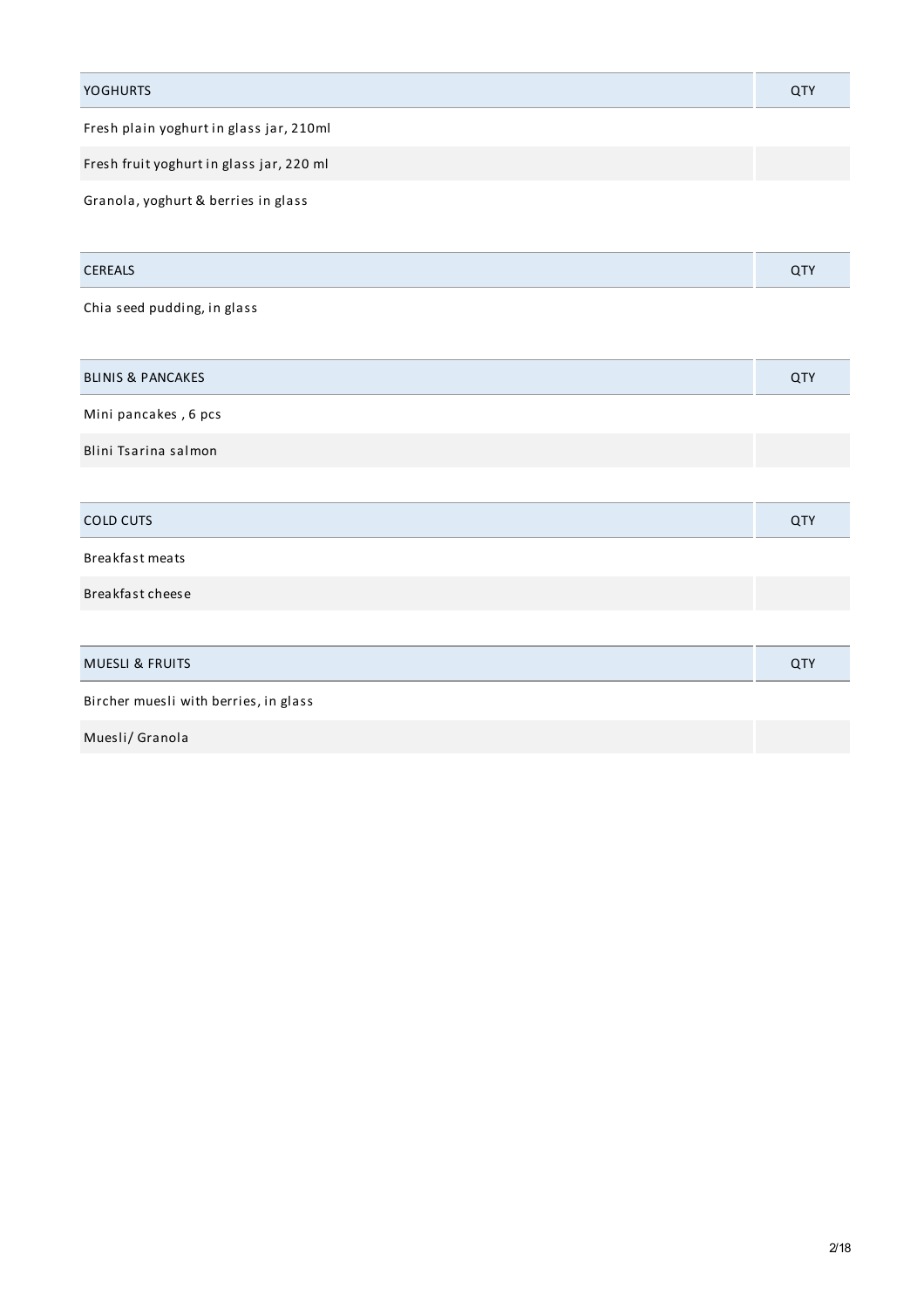| <b>HOT BREAKFAST</b>                | QTY        |
|-------------------------------------|------------|
| Sauteed mushrooms                   |            |
| Scrambled eggs, 4 eggs              |            |
| Fried eggs, 2 eggs                  |            |
| Omelet, 3 eggs                      |            |
| Egg white omelet, 4 eggs            |            |
| Boiled eggs, 2 pcs                  |            |
| Egg benedict                        |            |
| Chicken sausages, 4 pcs             |            |
| Grilled bacon, 3 slices             |            |
| Grilled turkey bacon, 3 slices      |            |
| Grilled tomatoes, 2 halves          |            |
| Hash browns, 3 pcs                  |            |
| French toast, 2 pcs, cinnamon sugar |            |
| Scrambled vegan tofu                |            |
|                                     |            |
| <b>COLD BREAKFAST SETS</b>          | QTY        |
| Vegan breakfast bowl                |            |
| Full continental breakfast tray     |            |
| Full healthy breakfast tray         |            |
| Chefs choice tray, cold             |            |
| <b>COLD MEALS</b>                   |            |
| <b>CRUDITEES</b>                    | <b>QTY</b> |
| Cruditee, dip                       |            |
| Crudites platter, per person        |            |
|                                     |            |
|                                     |            |

| <b>SNACKS</b>                      | QTY |
|------------------------------------|-----|
| Caprese skewer, per piece          |     |
| Melon & parmaham skewer, per piece |     |
| Edemame beans                      |     |
| Wakame                             |     |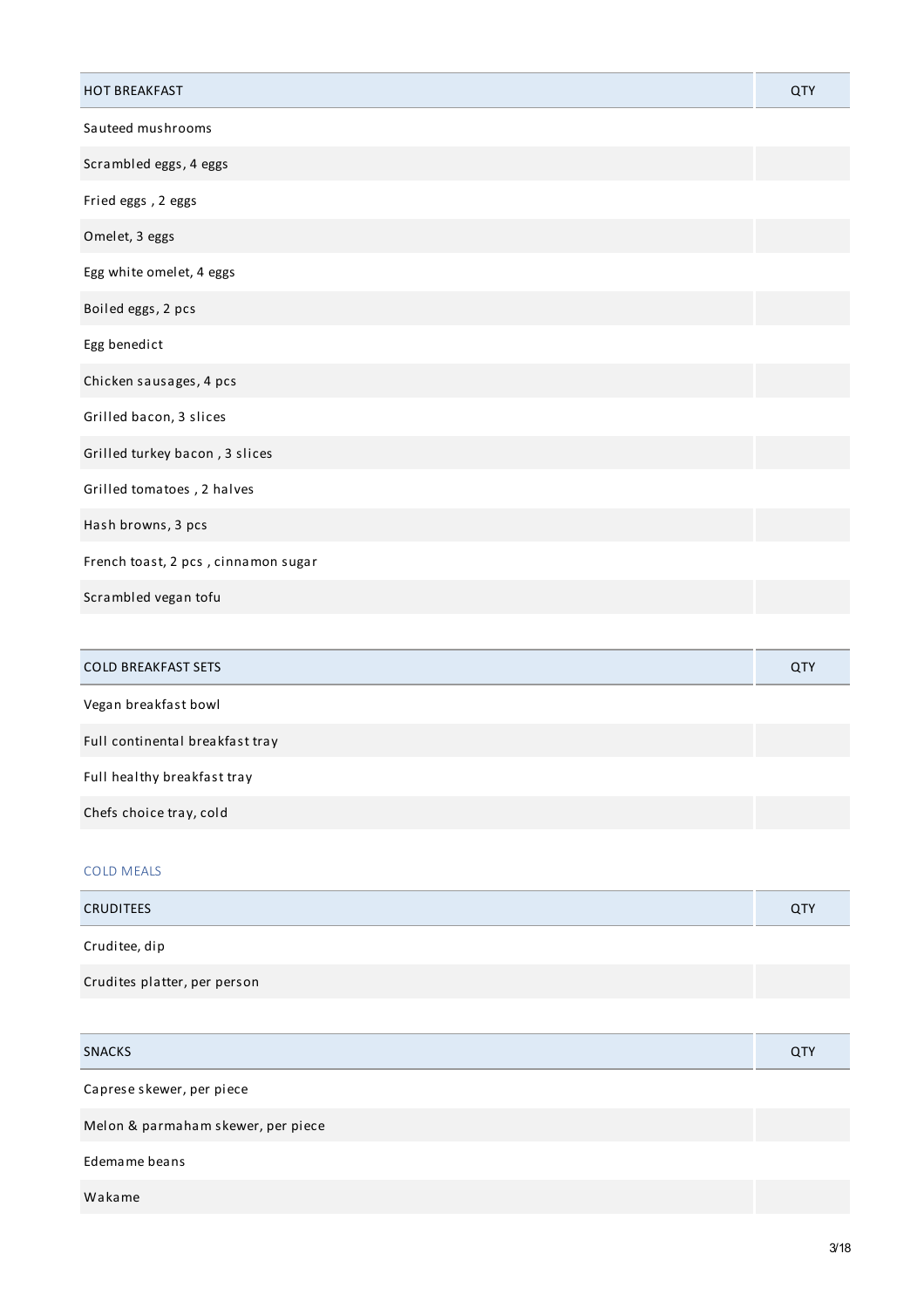| <b>CANAPÉS</b> |  |
|----------------|--|
|                |  |

Canape, selection, per piece

| SANDWICHES                              | QTY |
|-----------------------------------------|-----|
| Open face sandwiches, 1 pc              |     |
| Triangle sandwiches (min 4 per kind)    |     |
| Tea/ finger sandwiches (min 3 per kind) |     |
| Mini closed VIP sandwiches, 1 pc        |     |
| One-bite sandwich, 1 pc                 |     |
| Pannini grilled sandwich, 1 pc          |     |
| Baguette sandwich, 1 pc of 25 cm        |     |
| Club sandwich, 4 quarts                 |     |
| Croque monsieur, 1 pc                   |     |

| VEGAN       | QTY |
|-------------|-----|
| Wraps, 1 pc |     |

Chicken shawarma, bread, sides

Lamb shawarma, bread, sides

| <b>STARTERS</b>                                        | QTY |
|--------------------------------------------------------|-----|
| Seafood<br>Glass collection                            |     |
| Chicken salad<br>Glass collection                      |     |
| Tsarina salmon, classic                                |     |
| Salmon tartare                                         |     |
| Vitello Tonato                                         |     |
| Grey shrimps & tomatoes<br>Glass collection            |     |
| Pink shrimps with marie rose sauce<br>Glass collection |     |
| Smoked salmon<br>Glass collection                      |     |

Vegetarian *Glass collection*

Chefs choice vegan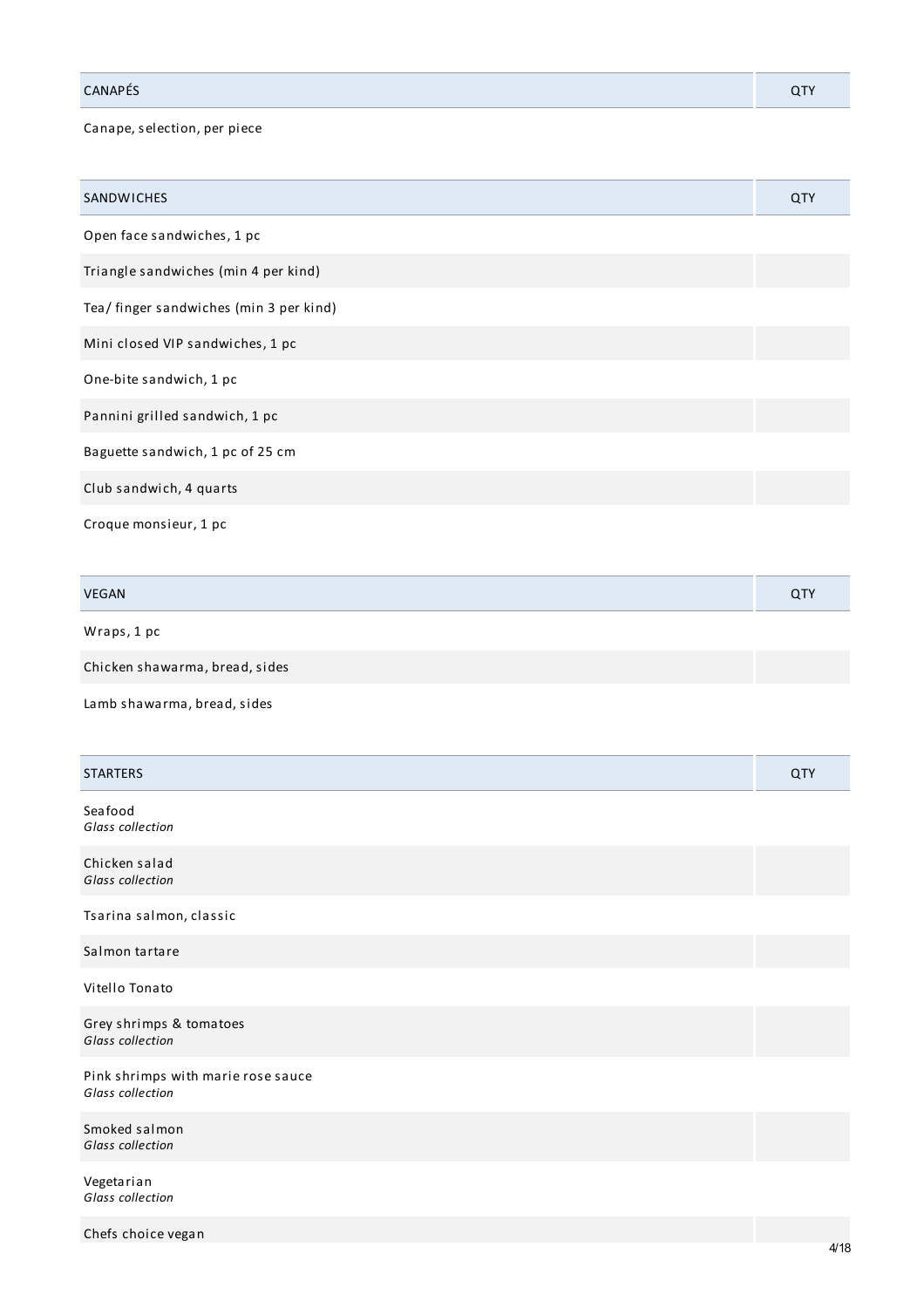| Glass collection                          |     |
|-------------------------------------------|-----|
|                                           |     |
| Caprese<br>Glass collection               |     |
| Beef & mustard sauce<br>Glass collection  |     |
| Goat cheese & walnuts<br>Glass collection |     |
| Parma ham & melon<br>Glass collection     |     |
| Dutch grey shrimps & tomatoes             |     |
| Avocado shrimps                           |     |
| Tuna tatatki                              |     |
| Classic beef carpaccio                    |     |
| Smoked duck fillet                        |     |
| Terrine foie gras de canard               |     |
| Parmaham & melon                          |     |
| Grilled jumbo shrimps                     |     |
| Lobster thermidor (1/2 lobster)           |     |
| Seafood gratinee                          |     |
| Mushroom bruschetta                       |     |
| Vegetarian quiche                         |     |
| Beetroot carpaccio feta                   |     |
| Oyster mushroom carpaccio                 |     |
| Panseared salmon<br>Japanese cuisine      |     |
| <b>SUSHI</b>                              | QTY |
| Sushi & sashimi platter                   |     |

Sushi & sashimi selection

Tuna tatatki

Chicken yakitori, 4 pcs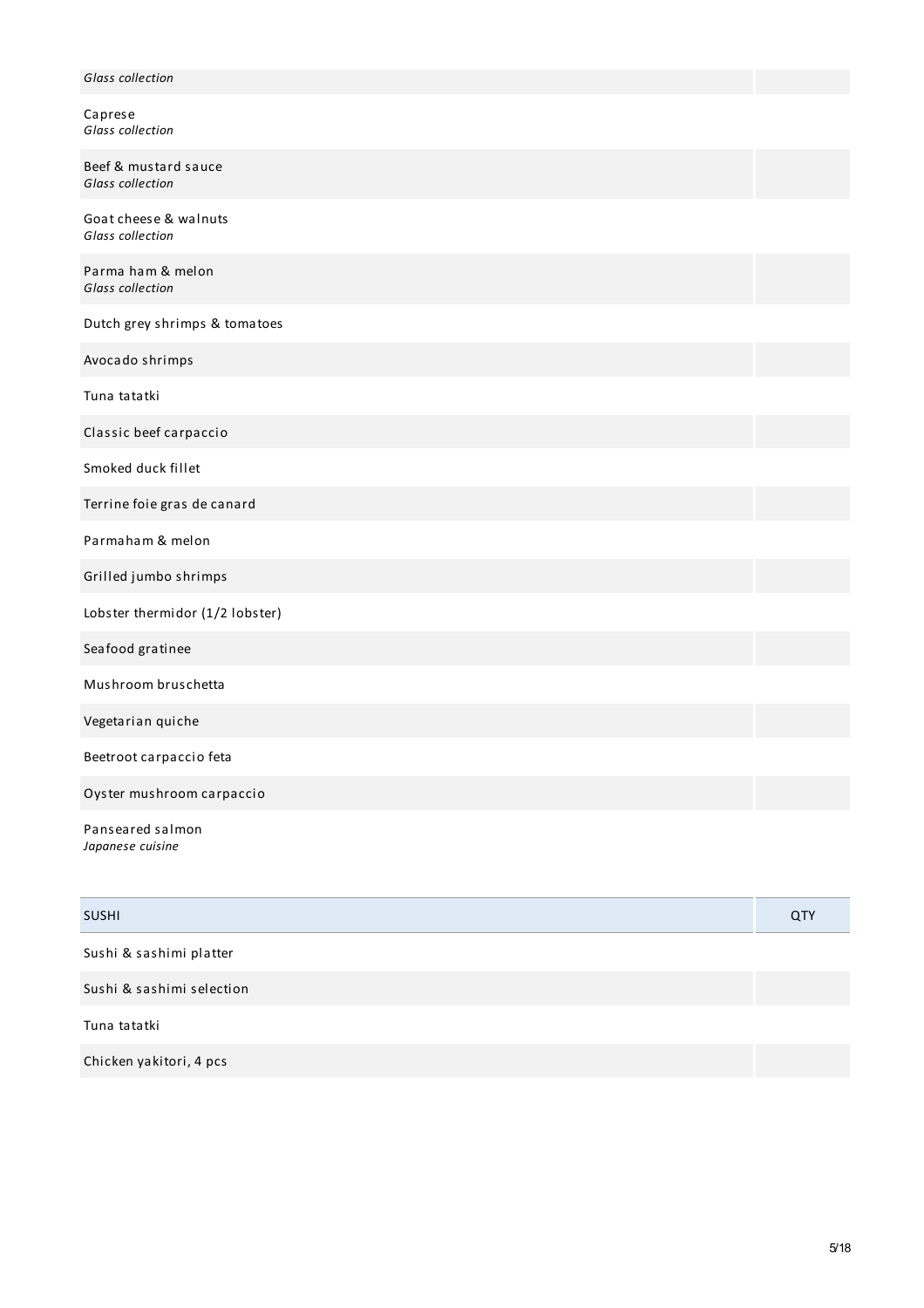| <b>SALADS</b>                 | <b>QTY</b> |
|-------------------------------|------------|
| Greek salad                   |            |
| Seafood salad                 |            |
| Italian salad                 |            |
| Rocket salad                  |            |
| Sesame beef salad             |            |
| Caesar salad, plain           |            |
| Caesar salad, grilled chicken |            |
| Caprese salad                 |            |
| Nicoise salad                 |            |
| Goat cheese & walnut salad    |            |
| Pasta salad with chicken      |            |
| Pasta salad with pesto        |            |
| Cobb salad                    |            |
| Vegetable salad               |            |
| Quinoa salad                  |            |
| Superfood salad               |            |
| Beetroot salad with feta      |            |
| Smoked salmon salad           |            |
| Glass noodle & shrimp salad   |            |
| Green salad                   |            |
| Rocket salad                  |            |
| Caesar salad                  |            |
| Green salad                   |            |
| Tomato Yuzu salad             |            |
| Japanese mushroom salad       |            |
| Shrimp teppan yaki            |            |
|                               |            |
| CAVIAR                        | QTY        |

Caviar starter, 30gr *Plus* condiments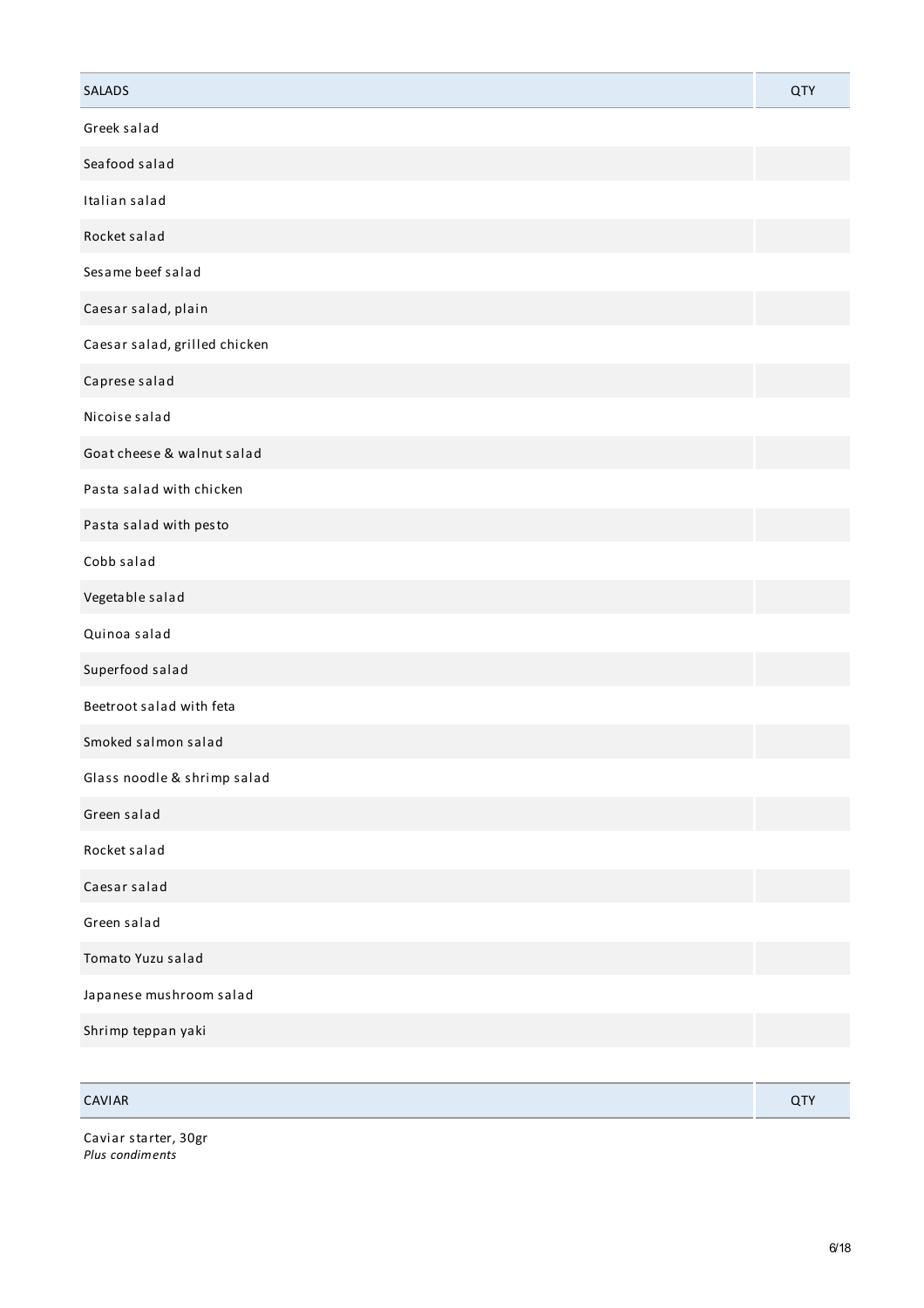| <b>PLATTERS</b>                           | QTY |
|-------------------------------------------|-----|
| Mezze platter, per person                 |     |
| Anti pasti platter, per person            |     |
| Charcuterie / cold cuts, per person       |     |
| Smoked fish & seafood platter, per person |     |
| Mediterranian shared                      |     |
| Oriental shared                           |     |
| Japanese shared                           |     |
| Galley Cuisine shared                     |     |
| High tea shared                           |     |
| Arabic complete                           |     |
| Japanese shared                           |     |
|                                           |     |
| <b>LEBANESE</b>                           | QTY |

| Mezze platter |  |
|---------------|--|
|---------------|--|

| Lebanese sides (hummus/taboulleh/bread) |  |
|-----------------------------------------|--|
| Moutabbal                               |  |
| Hummus                                  |  |
| Muhammara                               |  |
|                                         |  |

Fattoush salad

Mezze platter, cold, per person

| <b>CHEESE</b> |  |
|---------------|--|

Cheese platter, per person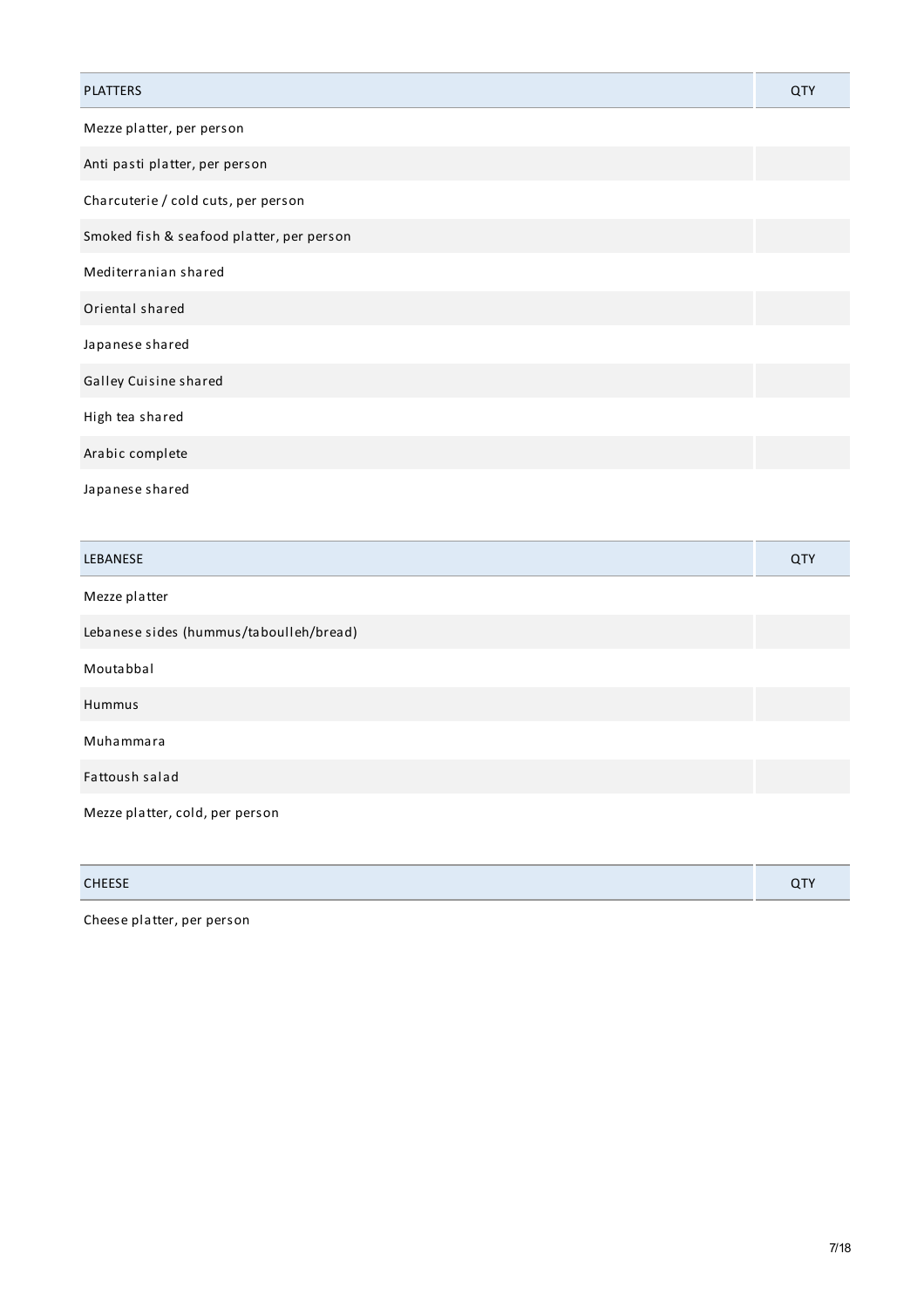| <b>EXTRA GARNISH &amp; SAUCES</b>     | QTY |
|---------------------------------------|-----|
| Sliced lemon, 1 pc                    |     |
| Lemon wedges, 1 pc                    |     |
| Whole lemon, 1 pc                     |     |
| Sliced lime, 1 pc                     |     |
| Lime wedges, 1 pc                     |     |
| Whole lime, 1 pc                      |     |
| Fresh mint bunch                      |     |
| Garnish box                           |     |
| Kethup, mayo, mustard glass jar, 70cl |     |

| <b>COLD MEAL SETS</b> | QTY |
|-----------------------|-----|
| Fish tray cold        |     |
| Vegan tray cold       |     |
| Japanese tray cold    |     |

| <b>CREW MEALS</b>           | QTY |
|-----------------------------|-----|
| Crew cold meal box          |     |
| Crew lunch box              |     |
| Crew salad box              |     |
| Crew baguette, 1 pc         |     |
| Crew panini, 1 pc           |     |
| Crew sandwich mix, per crew |     |
| Crew breakfast box          |     |

# HOT MEALS

| <b>VEGAN</b>                   | <b>QTY</b> |
|--------------------------------|------------|
| Roasted egg plant steak, vegan |            |
| Thai vegetable curry, vegan    |            |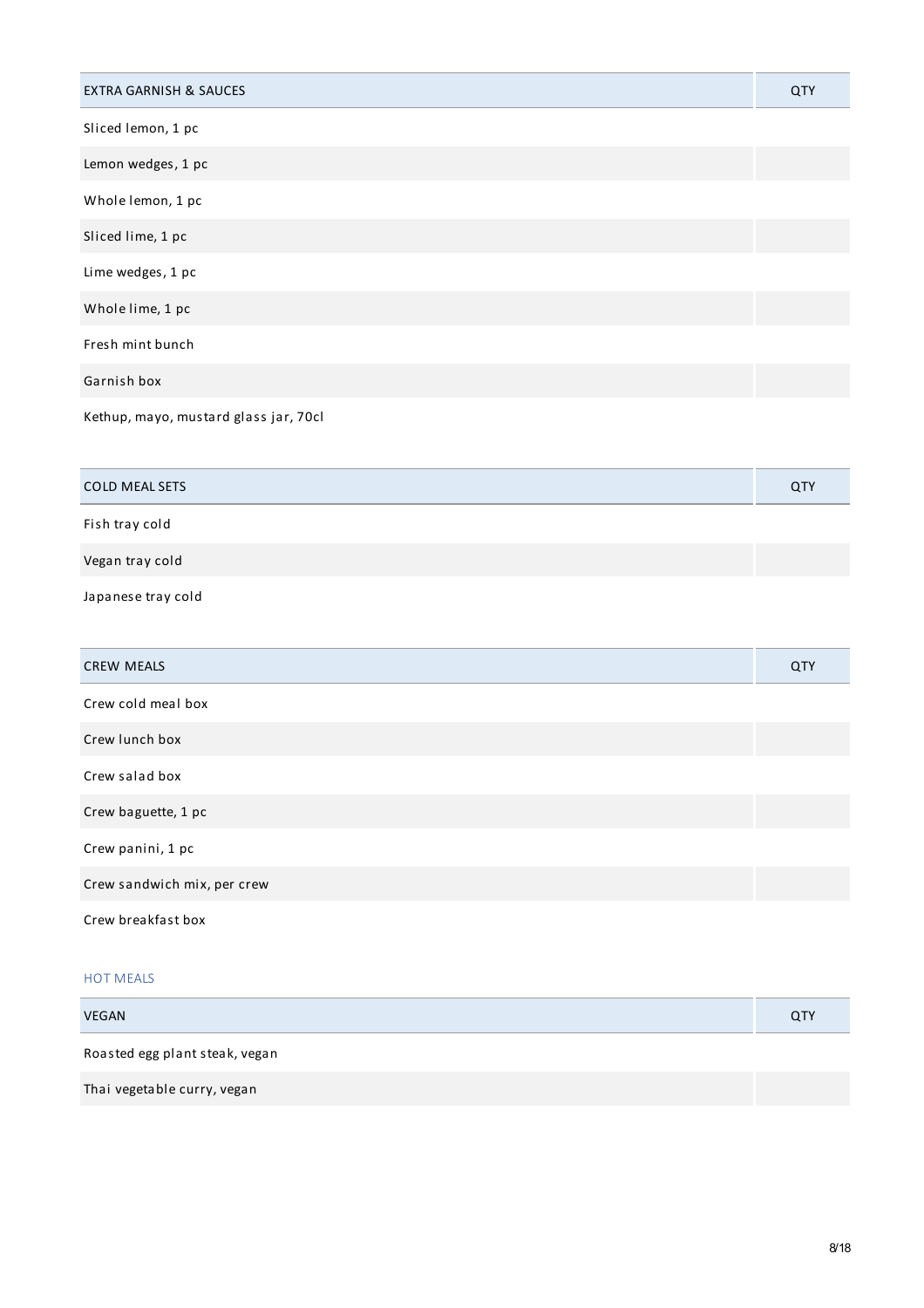| <b>SNACKS &amp; STARTERS</b>                  | QTY |
|-----------------------------------------------|-----|
| Samosa, 6 pieces                              |     |
| Mini quiche                                   |     |
| Mini pizza                                    |     |
| Old Amsterdam cheesestick, 6 pcs              |     |
| Mini famous meatballs, 2 pcs                  |     |
| Chicken wings, 6 pcs & sauce                  |     |
| Chicken nuggets, 6 pcs & sauce                |     |
| Mini springrolls, 6 pcs & sauce               |     |
| Mini duck spring rolls, 6 pcs & hoi sin sauce |     |
| Tempura shrimps, 4 pcs                        |     |
| Chicken yakitori skewers, 4 pcs               |     |
| Mini hamburgers, 2 pcs                        |     |
| Mini vol-en-vent, 6 pcs                       |     |
| Mini empanada, 2 pcs                          |     |
| Fried avocado parts & muhamara sauce          |     |
| Fried risotto balls, 4 pcs                    |     |
| Gyzoza dumpling, 4 pcs                        |     |
| Stuffed rice paper roll, 2 pcs                |     |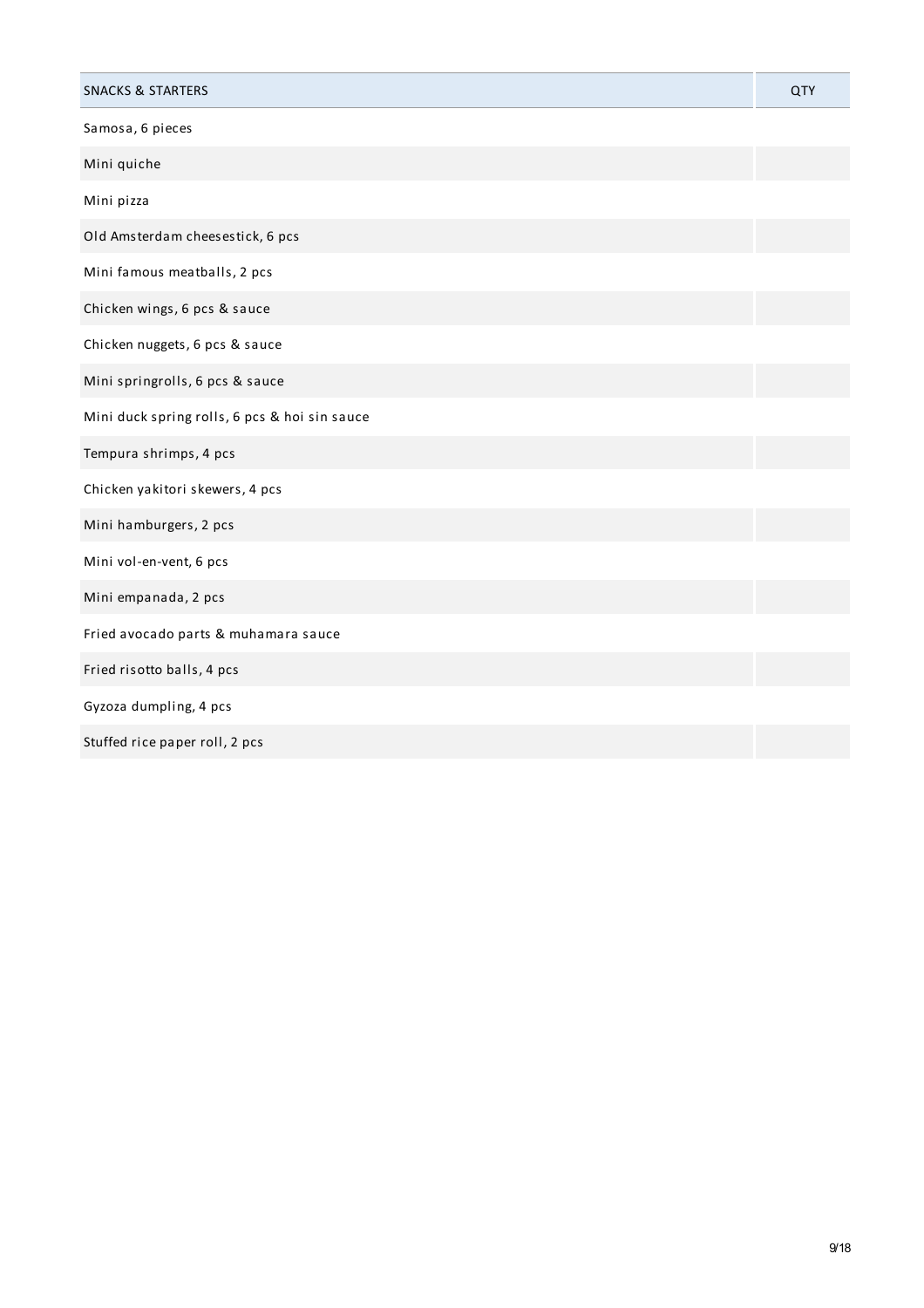| SOUPS                                     | QTY |
|-------------------------------------------|-----|
| Italian tomato basil soup, 1 lt           |     |
| Minestrone soup, 1 lt                     |     |
| Pumpkin soup, 1 lt                        |     |
| Lentil soup, 1 lt                         |     |
| Clear chicken noddle soup, 1 lt           |     |
| Clear vegetable soup, 1 lt                |     |
| Creamy mushroom soup, 1 lt                |     |
| Clear beef consommé & truffle cream, 1 lt |     |
| Lobster bisque, 1 lt                      |     |
| Tom kha kai, 1 lt                         |     |
| Courgette soup, 1 lt                      |     |
| Broccoli soup, 1 lt                       |     |
| Roasted bell pepper soup, 1 lt            |     |
| Cold cucumber soup, 1 lt                  |     |
| Cold gazpacho, 1 lt                       |     |
| Tom kha kai soup, 1 lt                    |     |
| Curry soup, 1 lt                          |     |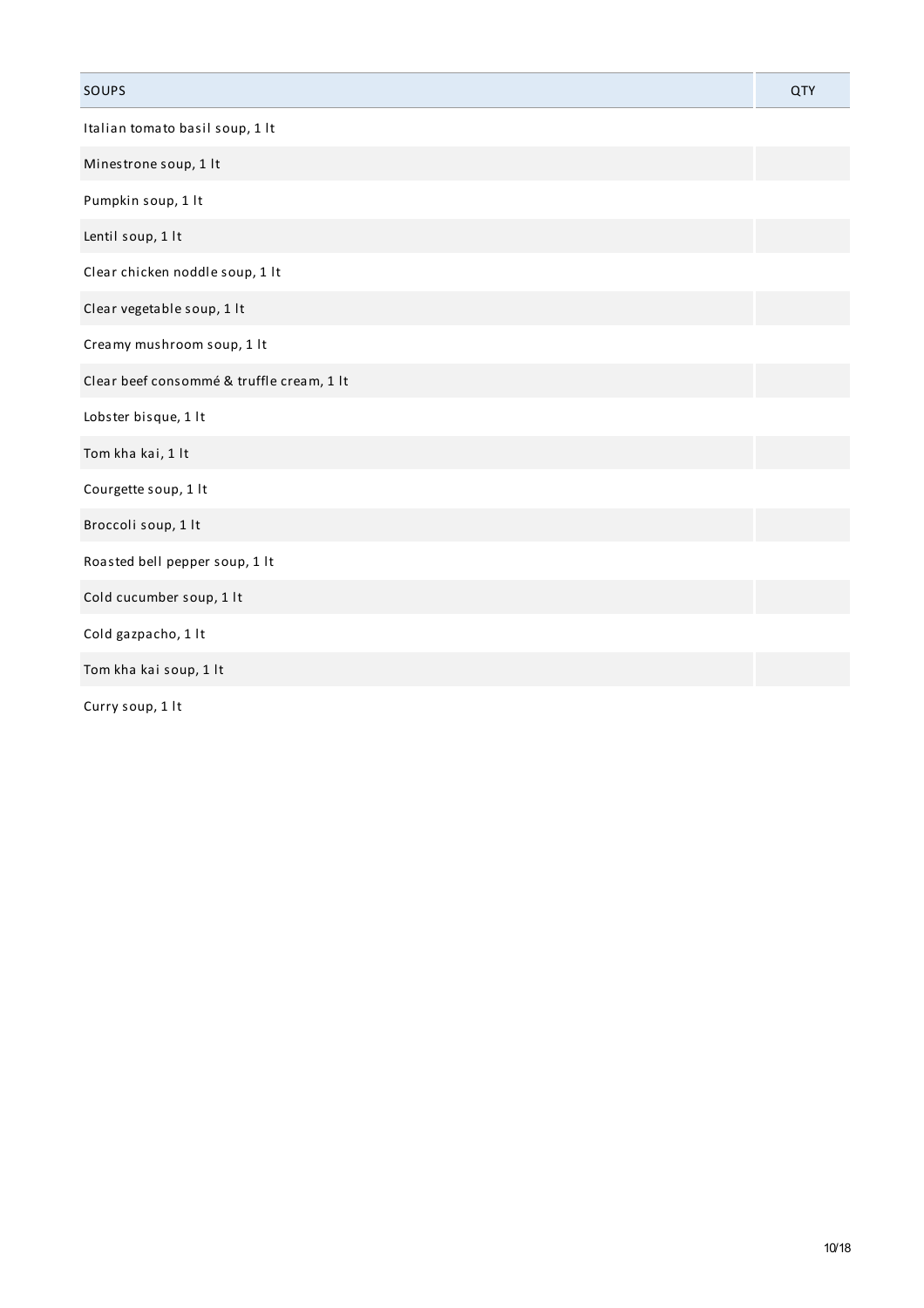| MAIN DISHES - MEAT                  | <b>QTY</b> |
|-------------------------------------|------------|
| Veal escalope                       |            |
| Lamb racks                          |            |
| Lamb shank                          |            |
| Lamb curry                          |            |
| Shi-take beef                       |            |
| Grilled angus beef fillet           |            |
| NY striploin                        |            |
| Beef stroganoff                     |            |
| Galley Cuisine Beef stew            |            |
| Bœuf Bourgignon                     |            |
| Osso Bucco                          |            |
| T-bone of veal                      |            |
| Pork loin                           |            |
| Iberico pork sausages               |            |
| Soy sesame beef<br>Japanese cuisine |            |
| Oriental lamb biryani               |            |
| Black bean stirr fry beef           |            |
| Lamb chops                          |            |
| Lamb shank, tomato gravy            |            |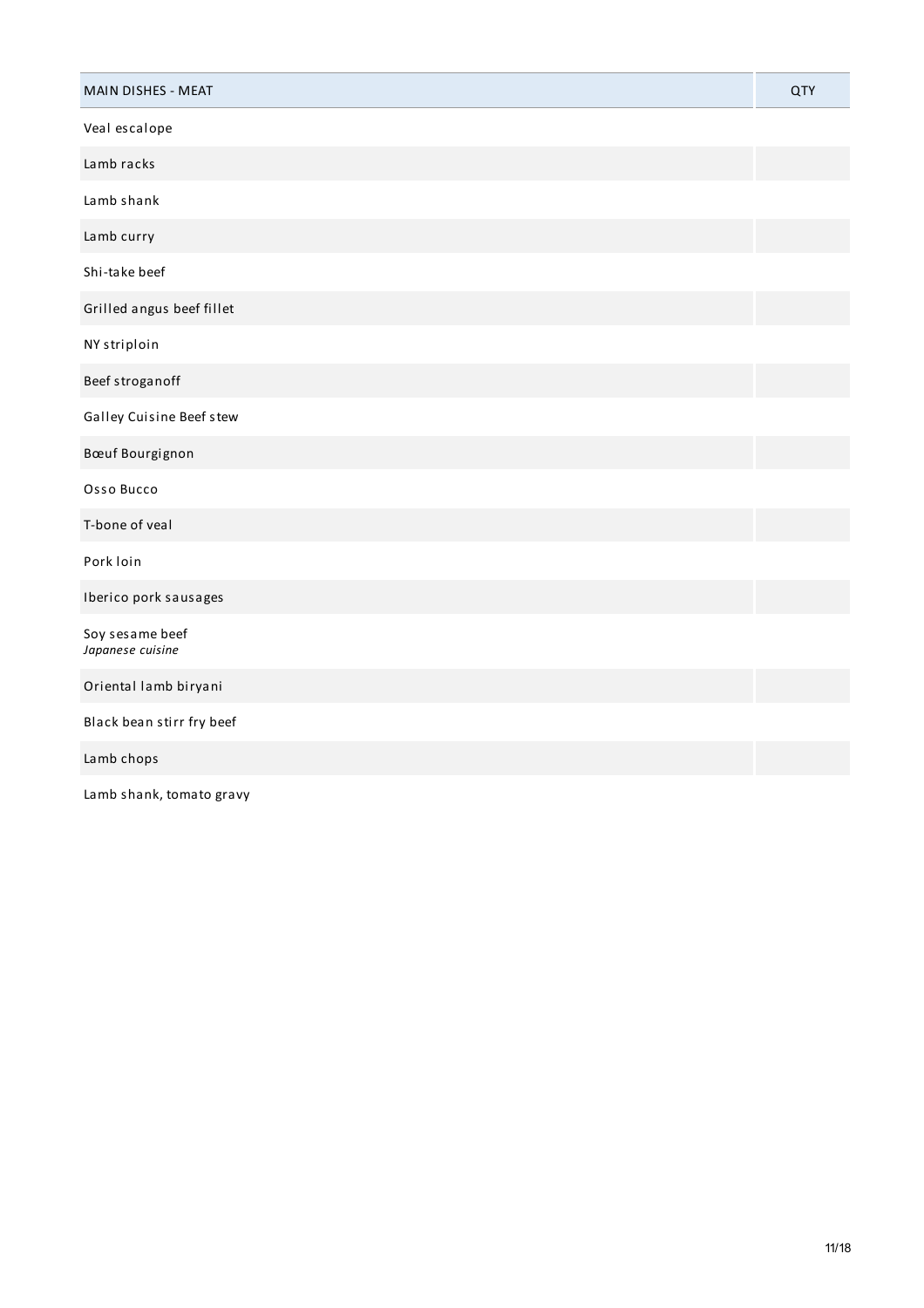| MAIN DISHES - FISH & SEAFOOD                         | QTY        |
|------------------------------------------------------|------------|
| Salmon fillet                                        |            |
| Monkfish fillet                                      |            |
| Grilled jumbo shrimps                                |            |
| Thai shrimp curry                                    |            |
| Grilled seabass, 2 fillets                           |            |
| Wild seabass (slice, no bones)                       |            |
| Steamed cod                                          |            |
| Whole lobster, GC style<br>whole lobster             |            |
| Miso blackened cod, "Nobu style"<br>Japanese cuisine |            |
| Shrimps & bamboo shoots                              |            |
| Cod, lemon & ginger                                  |            |
|                                                      |            |
| <b>MAIN DISHES - POULTRY</b>                         | <b>QTY</b> |
| Grilled chicken breast                               |            |
| Seared duck breast                                   |            |
| Chicken curry                                        |            |
| Oriental chicken biryani                             |            |
| Poussin (whole baby chicken)                         |            |
| Stuffed guinea fowl fillet                           |            |

Wakadori chicken *Japanese cuisine*

Sweet & sour chicken

Grilled chicken, yoghurt& tomato sauce

Chicken skewers, maincourse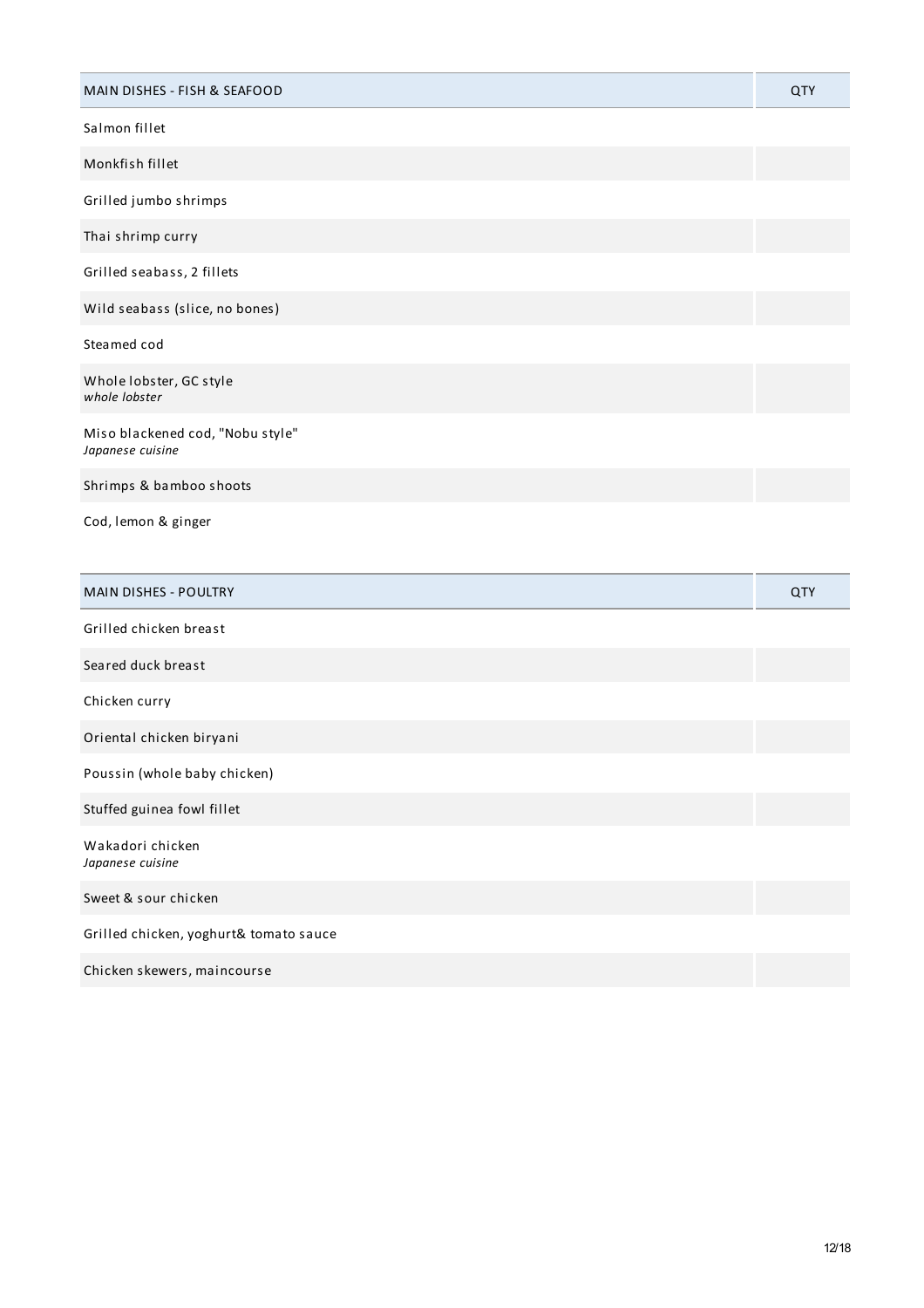| MAIN DISHES - VEGETARIAN        | QTY |
|---------------------------------|-----|
| Parmigiana Melanzane            |     |
| Vegetarian quiche main course   |     |
| Red beetroot risotto            |     |
| Sweet potato vegetable curry    |     |
| Miso eggplant                   |     |
| Pearl couscous with fallafel    |     |
| Vegetarian biryani              |     |
| Oriental vegetable biryani      |     |
| Broccoli stirr fty oyster sauce |     |
|                                 |     |
| PASTA & RISOTTO                 | QTY |
| Risotto seafood                 |     |
| Pasta Napolitana                |     |
| Pasta Bolognese                 |     |

Spaghetti carbonara Beef lasagna

Vegetarian lasagna

Ravioli spinach ricotta

Ravioli aged Gouda

Ravioli mushroomn truffle

Ravioli crab & seafood

Ravioli oumpkin/ ricotta

Pasta Arrabbiata

Pasta truffle sauce

Linguini wild mushroom & cream

Linguini seafood

Risotto asparagus

Risotto mushroom

Plain pasta

Gyoza, 4 pcs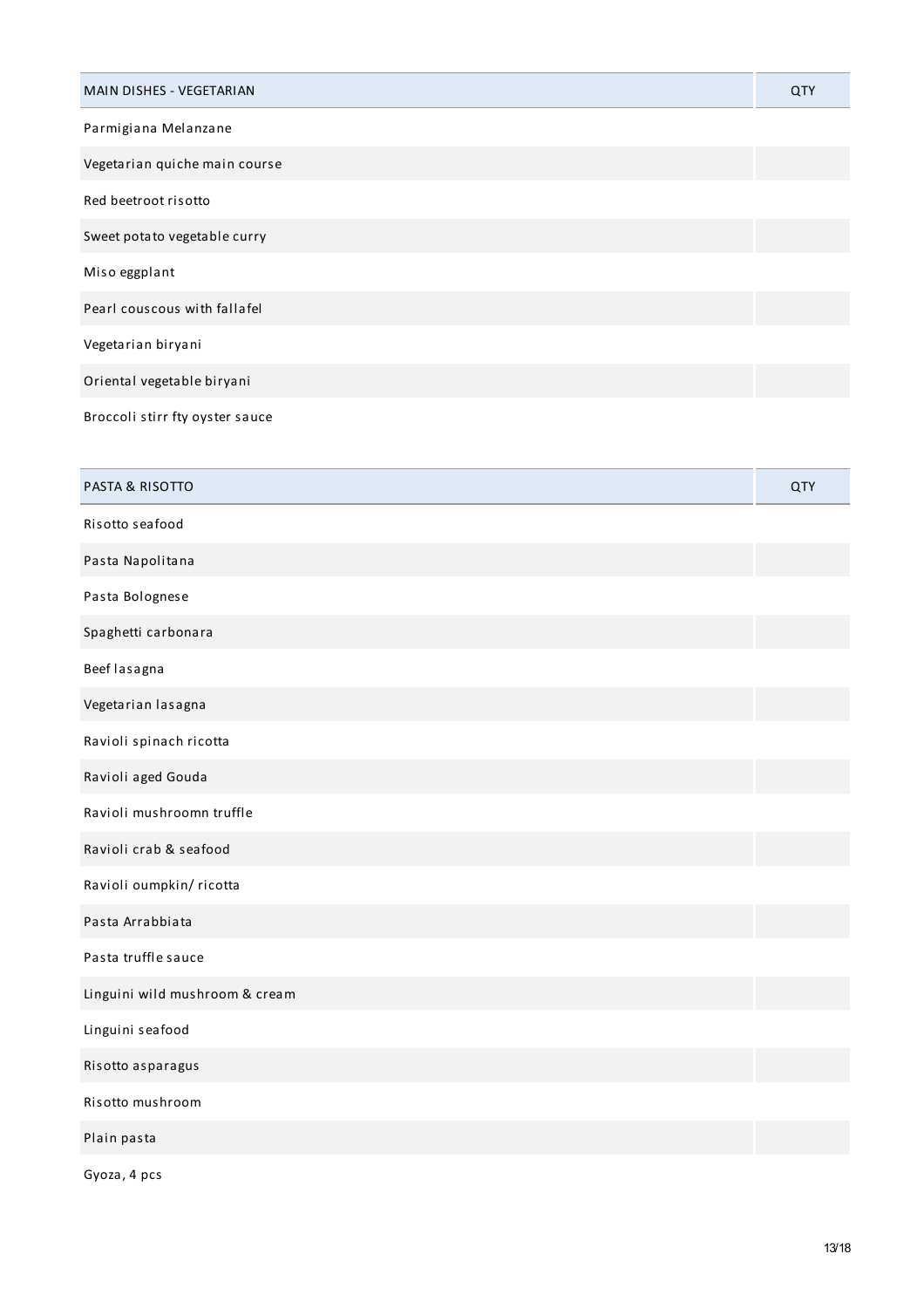| SIDE DISHES                             | <b>QTY</b> |
|-----------------------------------------|------------|
| Boiled potatoes with herbs              |            |
| Mixed wild rice                         |            |
| Plain pasta                             |            |
| Grilled vegetables                      |            |
| Steamed vegetables                      |            |
| Asian style vegetables                  |            |
| Sauteed sweet carrots                   |            |
| Grilled green asparagus                 |            |
| Steamed green asparagus                 |            |
| Steamed broccoli                        |            |
| Green beans                             |            |
| Green steamed vegetables                |            |
| Mini baked potatoes                     |            |
| Mashed potatoes                         |            |
| Rosti potatoes                          |            |
| Potato gratin with spinanch             |            |
| Baked mini potato with black truffle    |            |
| Steamed basmati rice                    |            |
| Yellow rice                             |            |
| Cha cham fried rice<br>Japanese cuisine |            |
| Japanese style vegetables               |            |
| Steamed white rice                      |            |
| Indian sides; reita, breads, salad      |            |
| Fried rice                              |            |

Steamed rice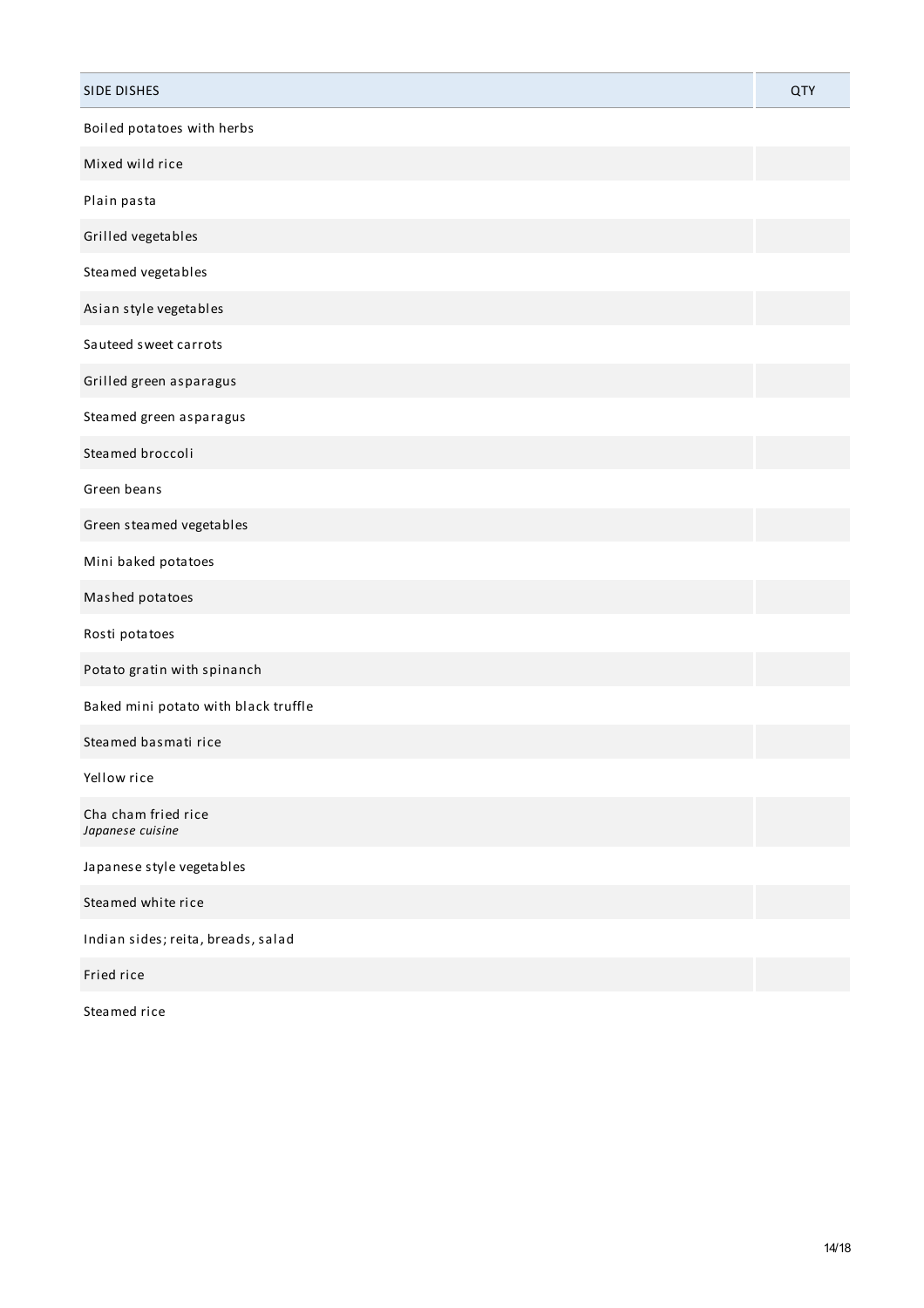| LEBANESE                     | QTY |
|------------------------------|-----|
| Mezze variety, hot           |     |
| Fallafel, with sides         |     |
| Lamb kofte                   |     |
| Lebanese potatoes, side dish |     |
| Lebanese style vegetables    |     |
| Grilled halloumi             |     |
|                              |     |

| QTY |
|-----|
|     |
|     |

Fish tray, hot maincourse

Vega tray, hot maincourse

## CREW MEALS QTY

Crew hot meal box

## DESSERTS & FRUIT

| <b>DESSERTS</b>                      | QTY |
|--------------------------------------|-----|
| Chocolate mousse<br>Glass collection |     |
| Tiramisu<br>Glass collection         |     |
| Panna Cotta<br>Glass collection      |     |
| Tiramisu in glass                    |     |
| Creme brulee                         |     |
| Belgium waffles, cream, berries      |     |
| Panna cotta in glass                 |     |
| Vegan desserts                       |     |
|                                      |     |

Chocolate Mousse glass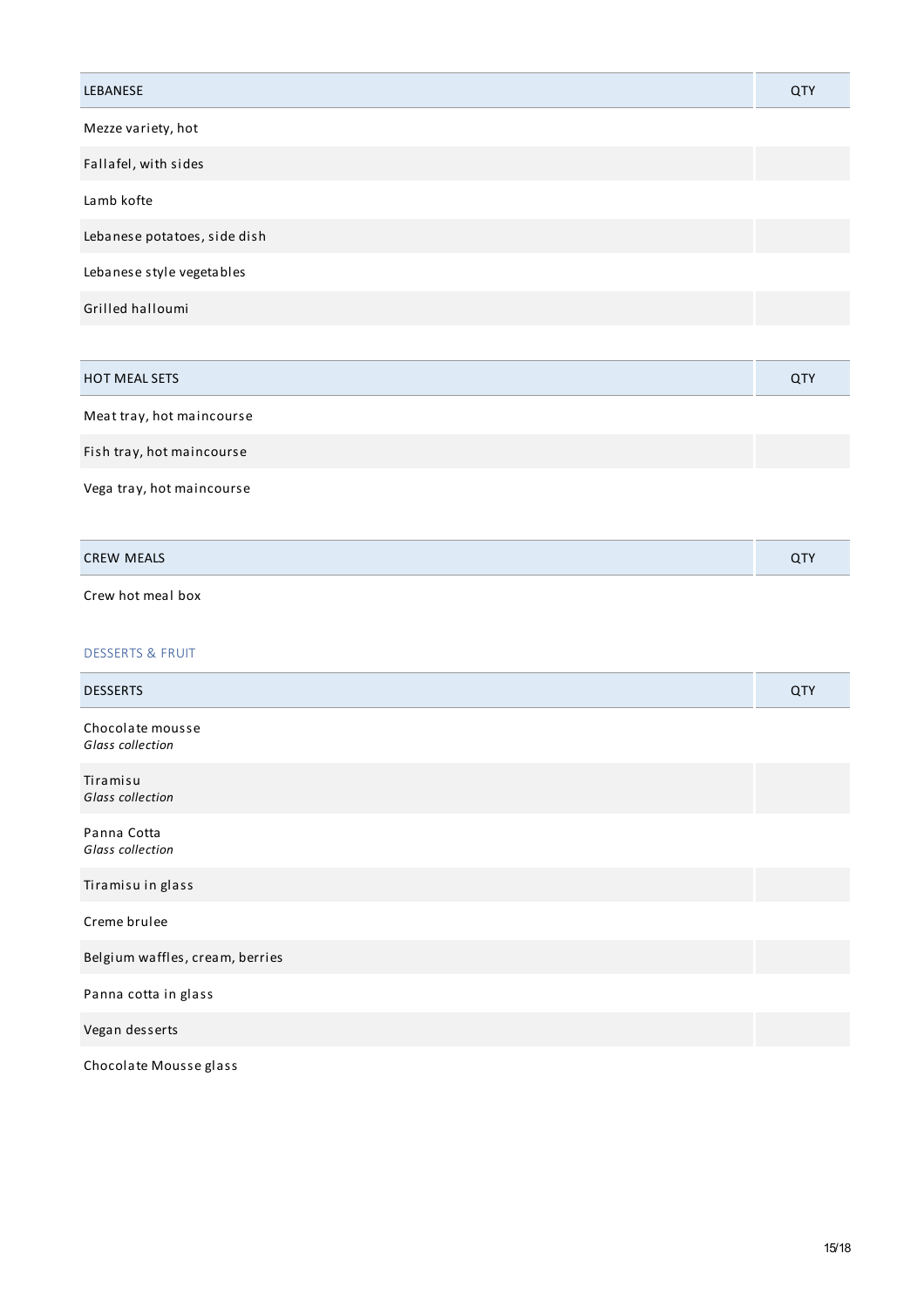| <b>FRUIT</b>                               | <b>QTY</b> |
|--------------------------------------------|------------|
| Sliced fruit & berries                     |            |
| Sliced fruit & berries in wiskey glass     |            |
| Sliced fruit & berries<br>Glass collection |            |
| Fruit skewer                               |            |

Sliced fruits & berries

| <b>CAKES &amp; TARTS</b> | QTY |
|--------------------------|-----|
| Belgium chocolate tarte  |     |
| Cheesecake               |     |
| Lemon tarte              |     |
| Tarte tartin             |     |
| Cookies & cake platter   |     |
| Apfel strudel            |     |
| Pecan pie                |     |
| Red velvet cake          |     |
|                          |     |

# CHOCOLATES & SWEETS QTY

Belgium chocolates, box 250 gram

| <b>PETIT FOURS</b>     | QTY |
|------------------------|-----|
| Petit fours, per piece |     |
| Macarons, 6 pcs        |     |

BEVERAGES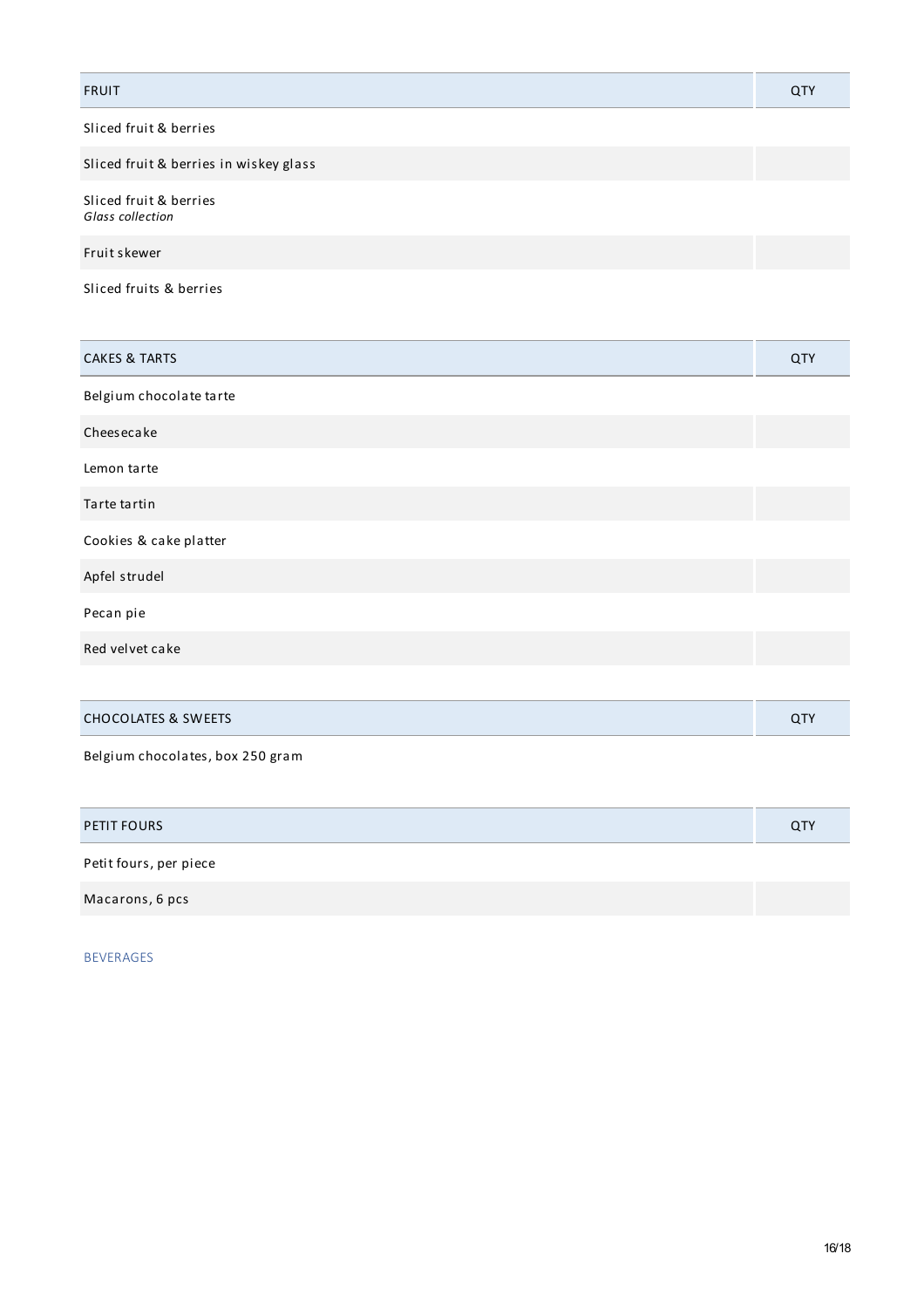| <b>MINERAL WATER</b>                   | QTY |
|----------------------------------------|-----|
| Evian, 330cl                           |     |
| Evian, 500 ml                          |     |
| Evian, 1500ml                          |     |
| Local mineral water, Spa reine, 330cl  |     |
| Local mineral water, Spa reine, 500ml  |     |
| Local mineral water, Spa reine, 1500ml |     |
| San Pellegrino, glass bottle           |     |
| San Pellegrino, 500 ml                 |     |
| Perrier, glass bottle, 250ml           |     |
| Aqua di panna, glass bottle, 250ml     |     |
|                                        |     |

| <b>SOFT DRINKS</b> |  |
|--------------------|--|
|                    |  |

Soda's can, 330ml

| <b>JUICES</b>             | QTY |
|---------------------------|-----|
| Orange juice, 1 lt        |     |
| Pineapple juice, 1 lt     |     |
| Grapefruit juice, 1 lt    |     |
| Lemon & mint juice, 1 lt  |     |
| Fresh berrie juice, 1 lt  |     |
| Cloudy apple juice, 1 lt  |     |
| Belgiium pear juice, 1 lt |     |
| Mango juice, 1 lt         |     |
| Green juice, 1 lt         |     |
| Carrot juice, 1 lt        |     |